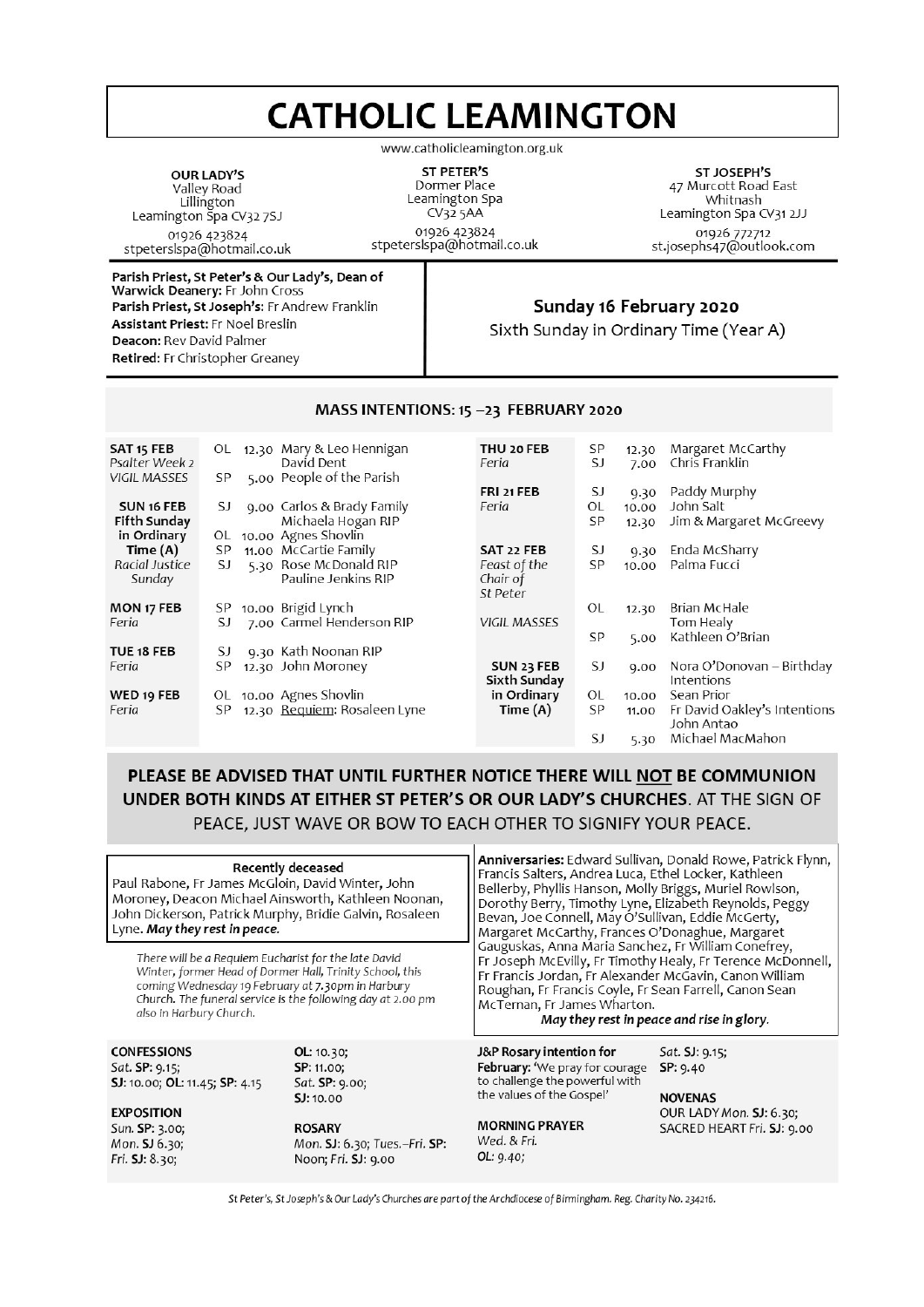#### **OUR LADY & ST PETER'S**

#### **Visit of Archbishop Bernard to our two churches.**

Next Saturday 22nd February His Grace, Archbishop Bernard Longley will be visiting Our Lady's Church so I would like to invite the parishioners to meet him after the 12.30 pm Mass when there will be soup and bread. Later on Saturday the Archbishop will meet representatives from St Peter's parish groups. On Sunday the Archbishop will preach at the 10.00 am Mass at Our Lady's and meet you as you arrive for Mass. He will drive to St Peter's for the 11.00 am Mass. Afterwards there will be a buffet lunch in the hall for parishioners to meet His Grace. I will provide stickers and a marker pen for those of you who might like to write your first name and role (John Smith, parishioner; Mary Jones, choir etc) to help the Archbishop know who you are. Later on Sunday the Archbishop will meet the headteachers and chairs of governors for each of our five schools.

**CAFOD Lent Family Fast Day** – Friday 6 March: Have a simple meal, donate the money saved and it becomes a gift that will help save lives. At St Peter's there will be a soup and roll 'Hunger Lunch' in the Main Hall at

We pray for twins **Thea and Nate Cleaver** who are being baptised at St Peter's this weekend. May the Lord keep them always in his care.



1.00 pm. If you can help by preparing a soup or by helping to serve on the day, please contact Jane Rebika in the Parish Office.

**SPAN collections**: Gift Aid £74.00; General £59.92; and Crisis in Africa £33.00.

**St Peter**'**s Choir 11**.**00 am Mass**: The Heritage Mass by Owen Alstott; Motet is *Ave Verum* by Byrd.

**Tails it is then**: Happiness is being recognised—especially by the Archbishop ! Best woofs, Bertie :-) xx

**Attendance**: 583 **Offertory**: SP £867.64 / OL £255.20 Thank you. **Second Collection**: SP £500.97 / OL £258.60 *Life* **Second Collection today**: *Saturday Friendship Group* **Second Collection next week**: *Church Maintenance* **SP Cleaning Team 1** (w/c 17/2/20).

# **UNITE CATHOLIC YOUTH**: **LEAMINGTON AND WARWICK**

Half-term is upon us and as a result there will be no youth club this coming Wednesday 19 February at St Joseph's.

At the beginning of March a 49-seater coach with not a single spare seat will take our young people to Alton Castle on a retreat called Fearless. It will be filled with adventure, adrenaline, times of prayer, worship and an opportunity to enter into the sacraments.

A big thank you to the **Catenians** for donating £250 towards the cost of the coach; St Joseph's & St Peter's are paying £540.

**TODDLER GROUPS** at St Joseph's and St Peter's – Mondays and Fridays respectively – will be on holiday this week.

#### **ST JOSEPH'S**

#### **Parish Visitation**

Bishop William will be with us next weekend and will spend time visiting the sick, meeting with myself and celebrating our Sunday Masses for us. After the 9.00 am Mass there will be an opportunity to 'meet and greet' the Bishop. This is an opportunity for Bishop William to meet the parishioners and the various groups and committees that help make up our parish. Please do come along, say hello and enjoy a cup of tea or coffee with the Bishop.

#### **Murcott East Road parking**

St Joseph's Parish is enjoying something of a rejuvenation because of the proximity of large-scale new housing developments. A real sense of community is back, with coffee mornings, toddler group, Childrens' Liturgy and a newly-formed SVP group. The Church Hall is proving to be a very useful venue for our social events and those of the local community.

We are blessed with a large car park which is large enough for almost all occasions… except Sunday Masses. Concerns have been raised about car parking on Murcott Road East especially at the 9.00 am Mass. Can I ask you to be considerate to our neighbours and also to remember that when you park it is essential that enough room is left for Emergency Vehicles to get through. It is important that safety comes first and I thank you for your co-operation.

**Narthex and Noticeboards**: I noticed recently that the Narthex had once again become quite untidy despite valiant efforts to keep on top of it. I have tidied it up this week and reassigned the noticeboards. We now have one for liturgical and pastoral, one for J+P/SVP and one for the Social Committee.

The notice board in the rear entrance will be for Vocations and will display various vocational themed posters, flyers and prayer intentions. Please stick to the noticeboard for your

particular group so as to keep the boards neat and tidy. The baskets for stamps and food for the Night Shelter are now more visible on the right as you enter Church. Many thanks.



#### **E**-**news**:

Please do sign up for the Catholic Leamington Newsletter via Mailchimp on Twitter, Facebook, the parish or deanery website [http://warwick](https://eur01.safelinks.protection.outlook.com/?url=http%3A%2F%2Fwarwick-catholicdeanery.org.uk%2Fnewsletter-sign-up%2F&data=02%7C01%7C%7C721285f1bfe64a92393d08d7a351cd53%7C84df9e7fe9f640afb435aaaaaaaaaaaa%7C1%7C0%7C637157444038479073&sdata=wJyzCzyquvWm6KYBMn)[catholicdeanery.org.uk/newsletter](https://eur01.safelinks.protection.outlook.com/?url=http%3A%2F%2Fwarwick-catholicdeanery.org.uk%2Fnewsletter-sign-up%2F&data=02%7C01%7C%7C721285f1bfe64a92393d08d7a351cd53%7C84df9e7fe9f640afb435aaaaaaaaaaaa%7C1%7C0%7C637157444038479073&sdata=wJyzCzyquvWm6KYBMn)-sign-up/

**Attendance**: 401 **Offertory**: £658.37 Thank you. *Parish Maintenance* **Second Collection today**: *Saturday Friendship Group* **Second Collection next week**: *None* **Counters**: M & S (23rd).

### **The God who Speaks**: **Scripture Reflection\***

*Sixth Sunday in Ordinary Time (Ecclesiasticus 15:15-20; 1 Cor. 2:6-10; Matthew 5:17-37)*

Choices! How difficult sometimes to make the right choices. What to eat today, how to save money, what clothes to wear, what we or our children need. For Christians, prayer and a set of Christian values influence the choices we make. Why not ask the Lord's help to decide what issue is uppermost for us today and talk about it? \*from MARRIAGE MATTERS ([www.twoinoneflesh.org.uk\)](https://eur01.safelinks.protection.outlook.com/?url=http%3A%2F%2Fwww.twoinoneflesh.org.uk&data=02%7C01%7C%7Cbdf29d9374e44095a7e808d79f2d5c41%7C84df9e7fe9f640afb435aaaaaaaaaaaa%7C1%7C0%7C637152889525524283&sdata=B6mgZanButJj8zbIW9CZfjJM8STCXnmhAeROztlSL%2BY%3D)

*Safeguarding*: **St Peter**'**s & Our Lady**'**s** Claire Walsh 01926 430070; **St Joseph**'**s** Honor Hynes email *safeguarding.stjosephs@gmail.com.* The **Archdiocese Safeguarding Team** can be contacted on 0121 230 6240. An independent support group for survivors of abuse free tel. 0808 801 0331.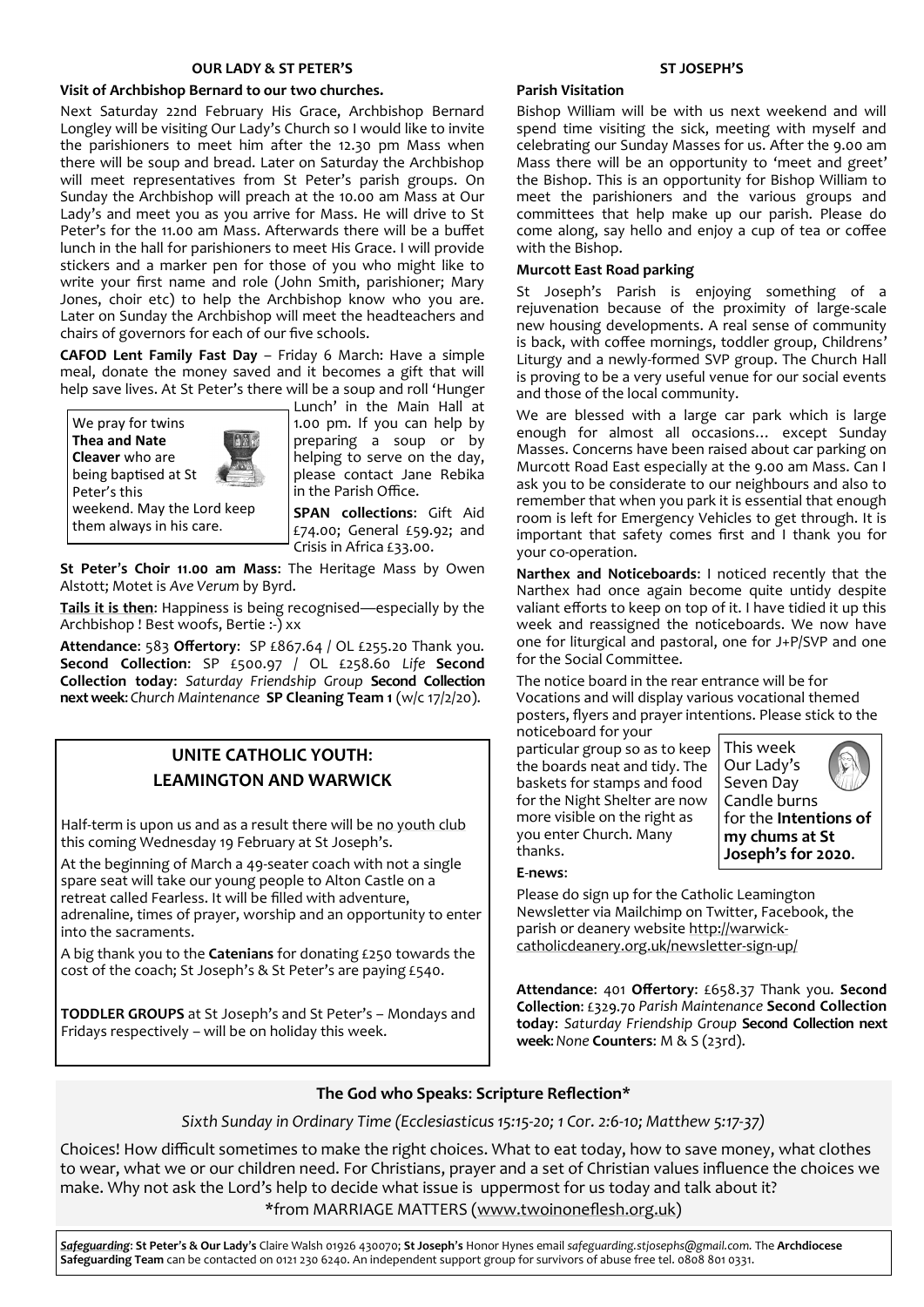## **Parish Statistics**

Every year all Parishes give a tally of their pastoral activities to the Archdiocese. This information is the core data for statistical analysis by 'head office'. Some of the data is used to calculate the levy we pay to the Diocese.

Extrapolating the information from different sources gives the feeling of filling in a self-assessment tax return! On the other hand, this document crystallizes how much we achieve in a year.

In 2019 the churches of Our Lady's and St Peter's performed 36 Baptisms, 43

First Holy Communions, 47 Confirmations, 19 marriages (of which eight were couples marrying overseas where pre-nuptial paperwork is prepared here). Funerals numbered 60. Compared with 2018, 2019 was an 'easy' year for Baptisms and First Holy Communion (last year the figures were 68 and 62 respectively). 2019 saw 12 more Confirmations than 2018; while marriages and deaths stayed the same. Each number on the page represents a soul and it falls to us to take care of that soul at whatever stage it is in its journey to Christ's Kingdom. What better job could there be after all!

*Fr John*

#### **St Peter's & Our Lady's Church Maintenance Collections – Where Does The Money Go?**

Last year this important second collection was used for the maintenance and servicing of the buildings and site management for St Peter's and Our Lady's. The Church Maintenance Fund pays to maintain six buildings and two sites – it is a big responsibility. It can be frustrating too, as anyone who has had to wait in all day for an engineer to arrive will know!

Over the years we have had to spend a lot of money on repairs. Nearly £75,000 has been spent on the St Peter's tower. It was built at a cost of  $£7,000$ , and built well, but when the steeple was removed our problems began. The tower was never designed to have an open top. Repairs at this height are very expensive. Last year a crash pad outside the tower entrance was erected to protect us from crumbling stone. Eventually the steeplejacks, surveyor and Royce McParland, our site manager, removed loose stone work and 250 lbs was removed—much of it caused by poor previous repairs. We needed a cherry picker: the biggest available is £1,000 a day to hire.

Inside the church there are many challenges typical of an elderly building, the stained glass windows need to be repaired. Leaks appear anywhere there is a flat roof; blocked pipes and hidden pipes cause damp; lead gulleys split after 50 years! A recent mortar survey cost £5,000 and we are not allowed to repoint the brickwork without it. The car park wall has a huge crack in it which is being monitored. The cost to repair and replace it is £17,000.

As I write we await a replacement gas burner for the blower heater system in St Peter's Church. It will cost £3,300. Our two boilers date from the early 1960s. I am very grateful to the anonymous donation to repair them.

In total there are eight boilers on site. Last year the Presbytery boiler (one of two) was replaced with a Combi System at a cost of £3,466.08. The Quinquennial (see below) revealed some big issues for the house. A new roof, repair of the gables which have cracked badly. Repointing, the house is overdue for a repaint, sandstone decorative stone is crumbling in places. Two years ago gallons of water poured through the ceilings and it took nearly a year before repairs were completed. Thankfully the insurance paid for this but the hassle lasted forever (so it seemed!). We maintain the electrics, the emergency lighting, the fire alarms, the fire extinguishers, PAT testing, clearing the gutters and downpipes – all annual expenses. We try to get value for money.

#### **QUINQUENNIAL INSPECTIONS**

*Fr John*

Every five years the church requires a building survey. Last year due to the age of St Peter's Presbytery and the Parish Hall these were included. The architects' Inspections Reports tells me how to prioritise our repairs. Category 'A' repairs require immediate attention. Category 'B' in the next 2-3 years and so on down to Category E.

Category 'A' works identified at St Peter's mostly relate to stonework: each face of the tower is eroding badly and has to be replaced before it splits and bits fall off (£40,000); and to repair above west doors (£5,000). At Our Lady's Category 'A' works relate to roofing, windows, doors and heating systems.

The parish hall Davenport Room needs a new roof. The disabled loo for the Flint and Jefrries rooms needs attention and the entrance there is damp.

**St Joseph's Quinquennial Inspection** took place in August 2019. The good news first: the Presbytery is fine. The bad news: the Hall and Church are not.

It is no secret that we need to raise funds for Parish Maintenance (and thank you to everyone who has organised fundraisers and given to the Maintenance collections) but the scale of the issues we face is quite scary.

Once we investigate one problem another seems to rear its ugly head. For instance the leakage on the back wall gets sorted but reveals in turn problems with the sealant for the stained glass.

The Category 'A' repairs (immediate attention) for St Joseph's amount to £20,000. When it comes to repairs to the flat roofs – partial re-covering may be manageable but complete renewal for the Hall roof alone could cost £70,000.

I have always enjoyed a challenge and I am not downcast… but your prayers (and donations) are much appreciated! *Fr Andy*

#### **Our Lady's Presbytery & buildings updates**

When Archbishop Bernard asked me to take responsibility for the parish of Our Lady's in Lillington he and I knew what this would entail: the pastoral care of souls, the chaplaincy of Our Lady & St Teresa's School and the care and maintenance of the buildings. Taking over from a much loved priest of over 20 years isn't easy and as I have found although the church is much newer than St Peter's, the Grade 2 listing and some lack of maintenance over the years meant all the buildings needed a fair amount of attention to bring them up to an acceptable standard. The Presbytery had not really been touched for 40 years being more or less how it was since it was built. I consulted the Archbishop on this as the Presbytery needed to be renovated, redecorated, and given a new lease of life. He gave the project his full support.

Interior Designer Rebecca Teall – who had previously worked at St Peter's – took on the challenge to oversee the repair and renovation of the building. We are indebted to her. She has lived on a building site for the duration, managed the repairs, dealt with contractors, done much redecorating work herself, recycling furniture and caring for the local wildlife too. We are part of a project working with Warwickshire Wildlife.

Our Lady's Presbytery is now in much better shape. It will be used for clergy and religious who need to rest. Jesus said to his disciples: "*Come away to a quiet place to rest and pray*." Our Lady's is eminently suited for this purpose. Rebecca will remain as housekeeper. It is reassuring to know that, when we are not around Our Lady's church has someone giving eye and taking care of her.

The hall is now our next project. There will be a chance for parishioners to comment on plans. The church work is ongoing. More news later. *Fr John*.